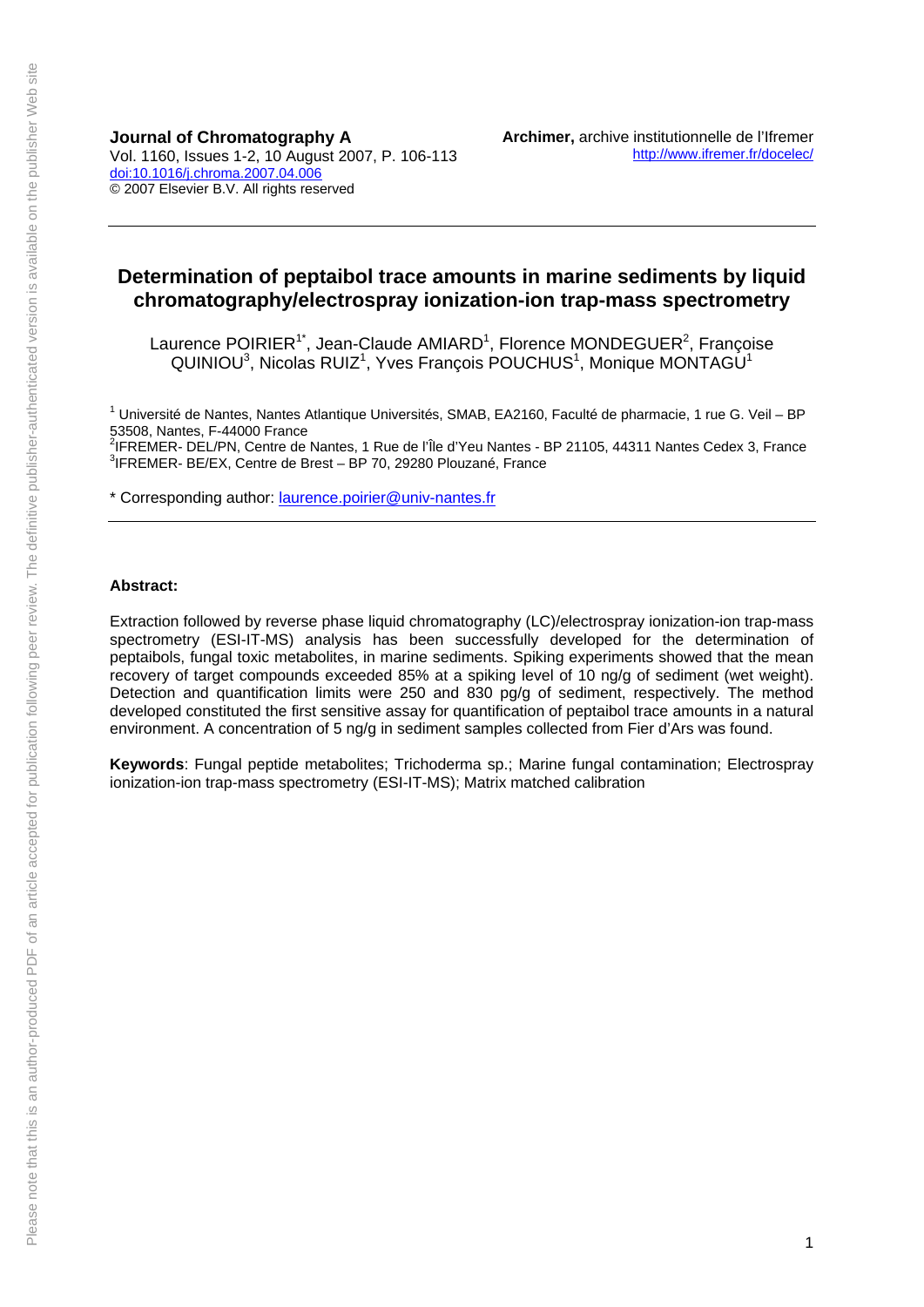#### 35 **1. Introduction**

36

37 Fungal production of mycotoxins in the marine environment is proposed as a possible 38 cause for episodes of unexplained toxicity observed in shellfish populations during the last 39 decade. Within this framework, numerous strains of toxigenic saprophytic fungi were isolated 40 from shellfish, sediment and seawater samples collected in shellfish farming areas [1]. Among 41 them, different strains of *Trichoderma* sp*.*, grown in marine-like culture conditions, produced 42 peptaibols, peptidic metabolites, which are toxic for different larval models (diptera or 43 crustacean larvae) [2].

44

45 Peptaibols constitute a constantly growing family of linear peptide antibiotics of 46 fungal origin. They are characterized by a molecular mass from 500 to 2200 u, an acetyled N-47 terminus, a C-terminus amino alcohol and a high content of a non proteinogenic amino acid, 48 α-aminoisobutyric acid (Aib or U) [3]. Peptaibols are exclusively produced by filamentous 49 fungi mainly belonging to the genera *Trichoderma, Acremonium, Paecilomyces,*  50 *Emericellopsis* and *Gliocladium*. They have been classified into subfamilies according to their 51 amino acid chain lengths (ranging from 5 to 20 residues) and their chemical characteristics 52 [4]. These fungal metabolites exhibit a variety of biological activities resulting from their 53 membrane-modifying and pore-forming properties. Thus antibacterial, antifungal and 54 occasionally antiviral and antiparasitic activities have been reported [5-8].

55

56 A previous experimental contamination has shown that peptaibols can be accumulated 57 in filter-feeder molluscs (*Mytilus edulis*) when present in sea-water as soluble compounds [9]. 58 The presence of such compounds in the marine environment could lead to health risks for 59 shellfish and their consumers. Different peptaibols were recently detected in sediments in a 60 marine area devoted to shellfish farming (Fier d'Ars, Atlantic coast, France) [10]. These 61 sediment samples displayed high toxicity for mussel larvae in the absence of significant 62 contaminations (metals, PCBs, HAPs, pesticides, antibiotics) or eutrophication [11]. 63 Developing analytical methods allowing the precise determination of these fungal metabolites 64 in the marine environment is therefore of great interest in order to establish a causal 65 relationship between peptaibol concentrations and biological effects. Certain methods, that 66 use radioactivity or capillary electrophoresis coupled with UV and ESI-TOF-MS, have 67 already been described for the quantification of peptaibols isolated from fungal cultures 68 [12,13]. However, they are not sensitive enough for determining trace amounts. The aim of 69 this work is to develop a process for extracting peptaibols from marine sediment matrices and 70 a sensitive assay for the determination of trace amounts by using LC/ESI-IT-MS. The method 71 developed focuses on long-sequence peptaibols, including 18 to 20 amino acid residues, 72 because of their high bioactivity [6] and their predominance in peptaibol family [14].

- 73
- 74
- 75 **2. Experimental**
- 76
- 77 *2.1. Chemicals*
- 78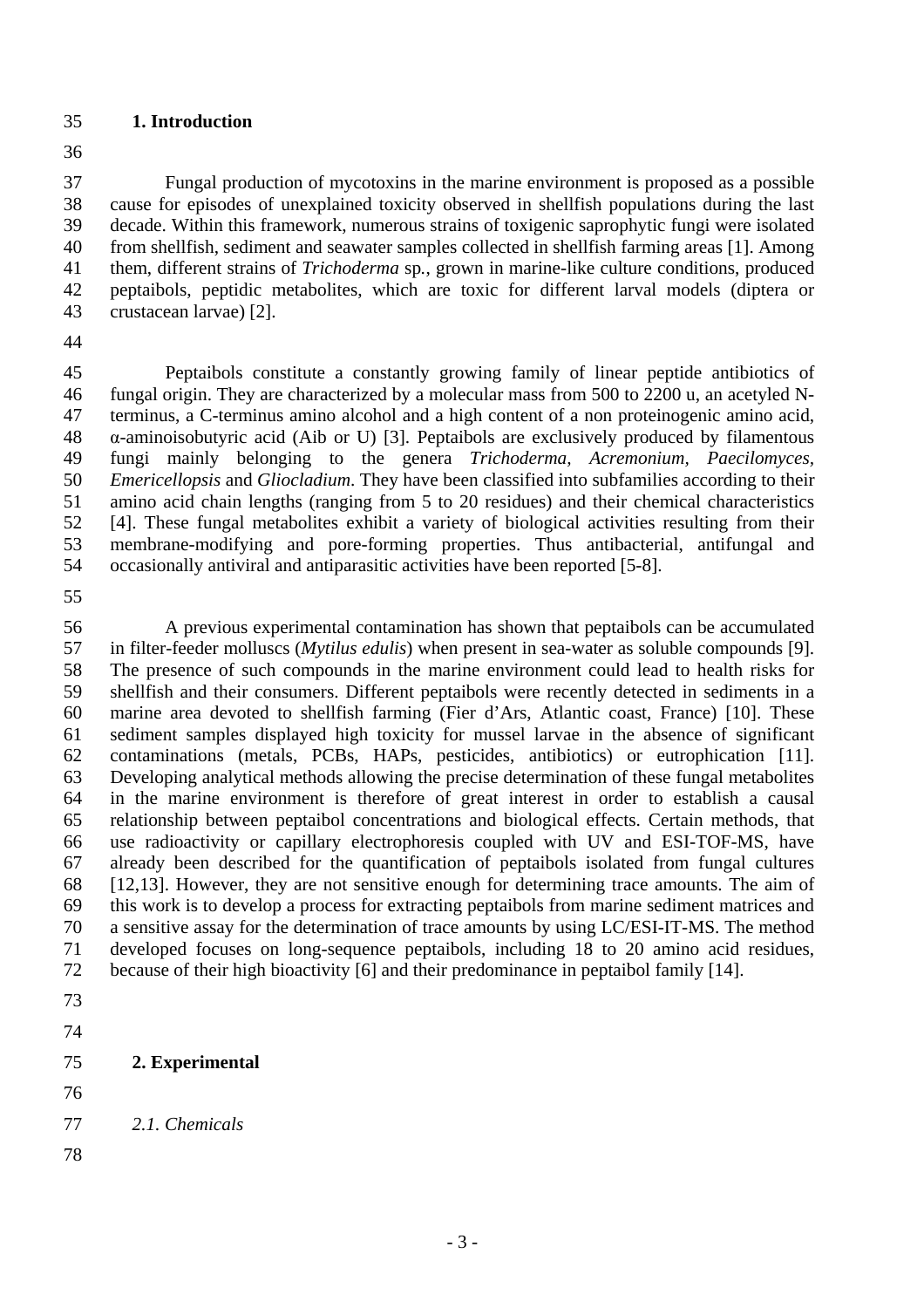79 Methanol and dichloromethane were purchased from Carlo Erba (Val de Reuil, 80 France) and distilled before use. Ethanol was purchased from APC (Aubervilliers, France). 81 Trifluoroacetic acid (TFA) was obtained from Fluka Chemical (Buchs, Switzerland), 82 hydrochloric acid from Acros organics (Geel, Belgium) and acetic acid from Sigma Aldrich 83 (Saint-Quentin Fallavier, France). For mass spectrometry analysis, HPLC-grade methanol was 84 obtained from Baker (Deventer, Holland). Water was purified to HPLC-grade quality with a 85 Millipore-Q RG ultrapure water system from Millipore (Milford, CT, USA). Alamethicin F50 86 was obtained from Sigma Aldrich (Ref. A4665).

- 87
- 88 *2.2. Sediment samples*
- 89

90 Sediment samples used for optimizing extraction and purification procedures were 91 collected from La Rochelle (France) in January 2000. They were transported from the site to 92 the laboratory in isothermic containers and frozen at -20<sup>o</sup>C.

93 Sediment samples used to estimate environmental contamination were collected from 94 different sites on the French Atlantic coast. Surface sediment samples (oxic fraction,  $1<sup>st</sup>$  cm) 95 were collected from four sites: the Bay of Marennes-Oléron (45° 55' N 1° 13' W), Auray 96 River (47° 38' N 2° 58' W) and the Bay of Veys (49° 22' N 1° 08' W) in June 2004 (in the 97 framework of the French program "MOREST"), and from Fier d'Ars (Ré Island –  $46^{\circ}$  13' N 98 1° 29' W) in March 2006. All the samples were transported from the site to the laboratory in 99 isothermic containers and frozen at -20°C until analysis. Each sample (approximately 10 g 100 wet weight) was subjected to extraction, purification and LC/ESI-IT-MS analysis.

101

#### 102 *2.3. Optimization of the extraction procedure*

103

104 The efficiency of the extraction procedure was checked by recovery experiments. The 105 nature of the extraction solvents was the decisive parameter for which optimization was 106 required. Approximately 10 g wet weight (ww) of sediments were spiked with 100 ng of 107 alamethicin F50 and extracted with  $3 \times 25$  mL of different organic solvents. According to the 108 preliminary experiments, five different mixtures of solvents were selected for definitive tests: 109 (a) dichloromethane/methanol (1:1, v/v), (b) methanol/TFA 0.1% (v/v), (c) ethanol/acetic acid 110 1% (v/v), (d) acetone/acetic acid 1% (v/v) and (e) acetone/hydrochloric acid 0.02% (v/v). At 111 each extraction step, the sample was sonicated for 15 min and centrifuged at 700 g for 5 min. 112 Two procedures were used in order to eliminate salts. The supernatants obtained with 113 mixtures (a), (b) and (c) were evaporated to dryness and redissolved in 50 mL of 114 dichloromethane/methanol/water (2:2:1). The aqueous phase containing salts was washed 115 twice with dichloromethane. The organic phases were then combined and evaporated to 116 dryness. The supernatants obtained with solvent mixtures (d) and (e) were simply filtered and 117 evaporated to dryness (crude extracts).

- 118
- 119 *2.4. Purification of extracts*
- 120

121 Purification of crude extracts was performed by vacuum liquid chromatography (VLC) 122 on a diol-silica gel column (10 x 40 mm) (Supelco, Bellefonte, PA, USA). The column was 123 prepared with 2 g of sorbent and rinsed with 10 mL of dichloromethane prior to sample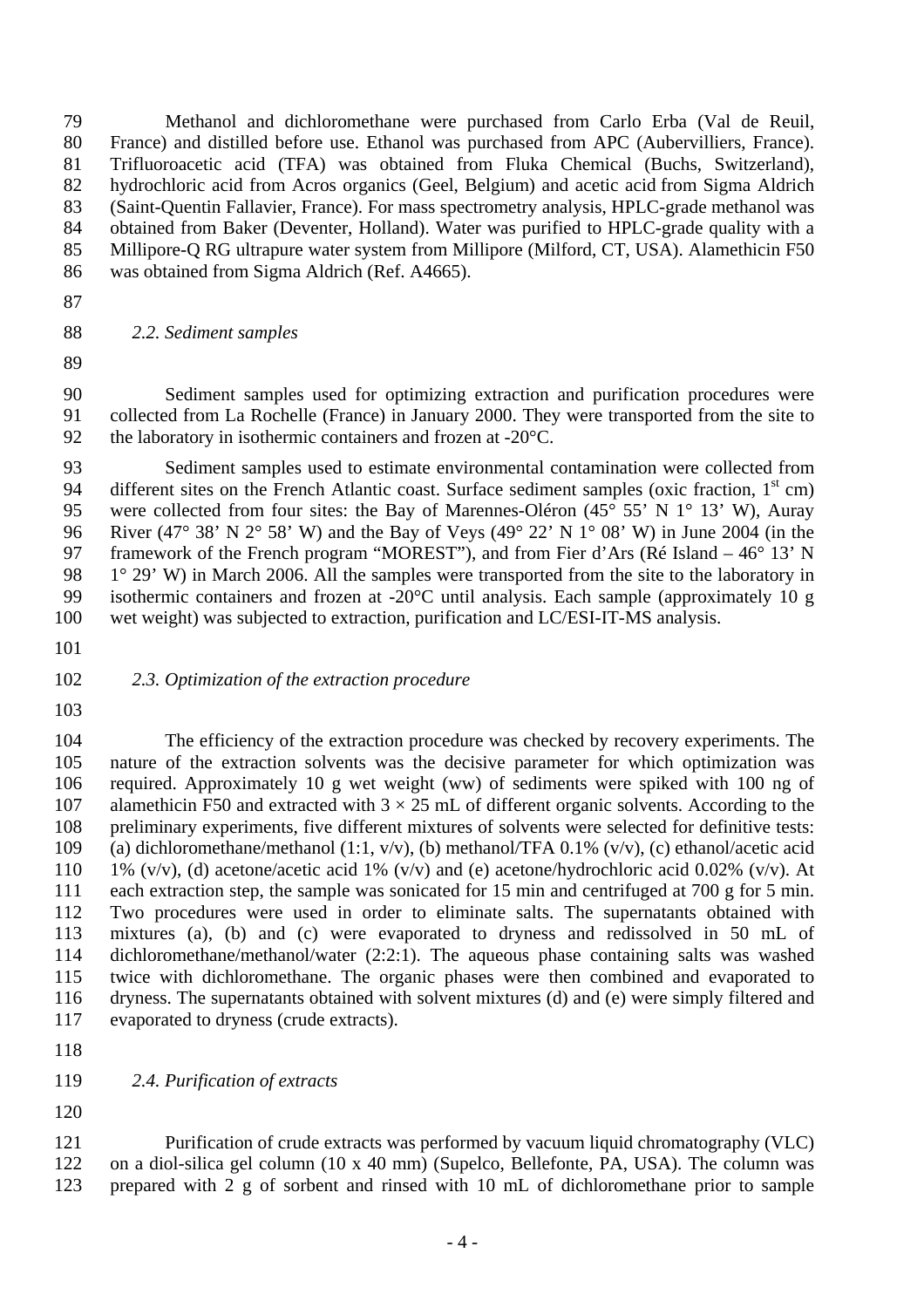124 loading. For this step, two deposit modes were investigated. In mode 1, the extract was 125 redissolved and deposited with 3 mL of three successive solvent mixtures in the purification 126 column: dichloromethane/ethanol (100:0, 90:10 and 50:50, v/v). Mode 2 corresponded to a 127 dry deposit. The crude extract was dissolved in 10 mL of dichloromethane/ethanol mixture 128 (50:50, v/v) and mixed with a quarter of the sorbent phase. This mixture was evaporated to 129 dryness and loaded in the column. Elution was performed with 40 mL of successive 130 dichloromethane/ethanol mixtures (100:0, 98:2, 90:10 and 50:50, v/v). The fractions obtained 131 (A, B, C and D, respectively) were evaporated to dryness and redissolved in methanol (500 132 µL) prior to analysis by using the hyphenated LC/MS technique.

- 133
- 134 *2.5. LC/MS analysis*
- 135

136 The samples were analyzed on a modular HPLC system consisting of a Spectraphysics 137 Spectra System P2000 pump, an AS 100XR autosampler (Thermo Separation Products, San 138 Jose, CA, USA) equipped with a Kromasil C-18 5-µm reverse-phase  $2.0 \times 250$  mm column 139 (Interchim, Montluçon, France) heated to 40°C and coupled with a Finnigan Matt LCQ™ 140 ESI-IT-mass spectrometer (Thermo Separation Products). The mobile phase consisted of a 141 methanol/H<sub>2</sub>O (85:15, v/v) mixture delivered at a constant flow rate of 0.2 mL/min (isocratic 142 mode). The sample injection volume was 5 µL. All mass analyses were performed in positive 143 mode. To ensure optimal detection, perfusion of a methanolic solution of alamethicin F50 (50 144 ng/mL) into the flow of LC using a micrometrically automated 250-µL syringe (Hamilton, 145 Reno, NV, USA) at a flow rate of  $3 \mu L/min$  was performed to optimize the mass spectrometer 146 parameters. The spray voltage was set to 4.50 kV, the capillary temperature to 266 °C and the 147 capillary voltage to 42 V. Nitrogen flow rates were 89 and 37 (arbitrary units), respectively, 148 for sheath and auxiliary gas. The parameters of ion optic transmission were adjusted to 55 V 149 for Tube Lens Offset, -3.50 V for Multipole 1 Offset, -6 for Multipole 2 Offset and 400 V for 150 Multipole RF Amplifier (peak to peak).

 $MS<sup>n</sup>$  spectra acquisitions were carried out with a collision energy of 32% and an isolation 152 width of 1 u.

153 All spectra acquisitions and reworks were done using LCQ Xcalibur 1.3 software (Thermo 154 Fisher Scientific).

- 155
- 156 *2.6. Calibration and quantification*
- 157

158 External and matrix matched calibrations were compared. A commercial solution of 159 alamethicin F50 was used as external standard and characterized by  $LC/MS<sup>n</sup>$  analysis. This 160 product contains four individual components which have been identified as alamethicin 161 F50/5, F50/6a, F50/7 and F50/8b with molecular masses of 1962, 1976, 1976 and 1990 u 162 respectively, according to Kirschbaum *et al*. [15].

163 The two main components, alamethicin F50/5  $(m/z, 1004.3, t_R, 8.8 \text{ min})$  and F50/7  $(m/z,$ 164 1011.3,  $t_R$  10.6 min), which represented a constant proportion of 90.5 % in the reference 165 solution, were used for the calibration performed by using LC/ESI-IT-MS. This proportion 166 remained constant after the extraction and purification steps. For external standardization, a 167 calibration curve was prepared using 8 concentrations of alamethicin F50 in methanolic 168 solution (1 to 100 µg/L). To consider the matrix effects, matrix matched calibration samples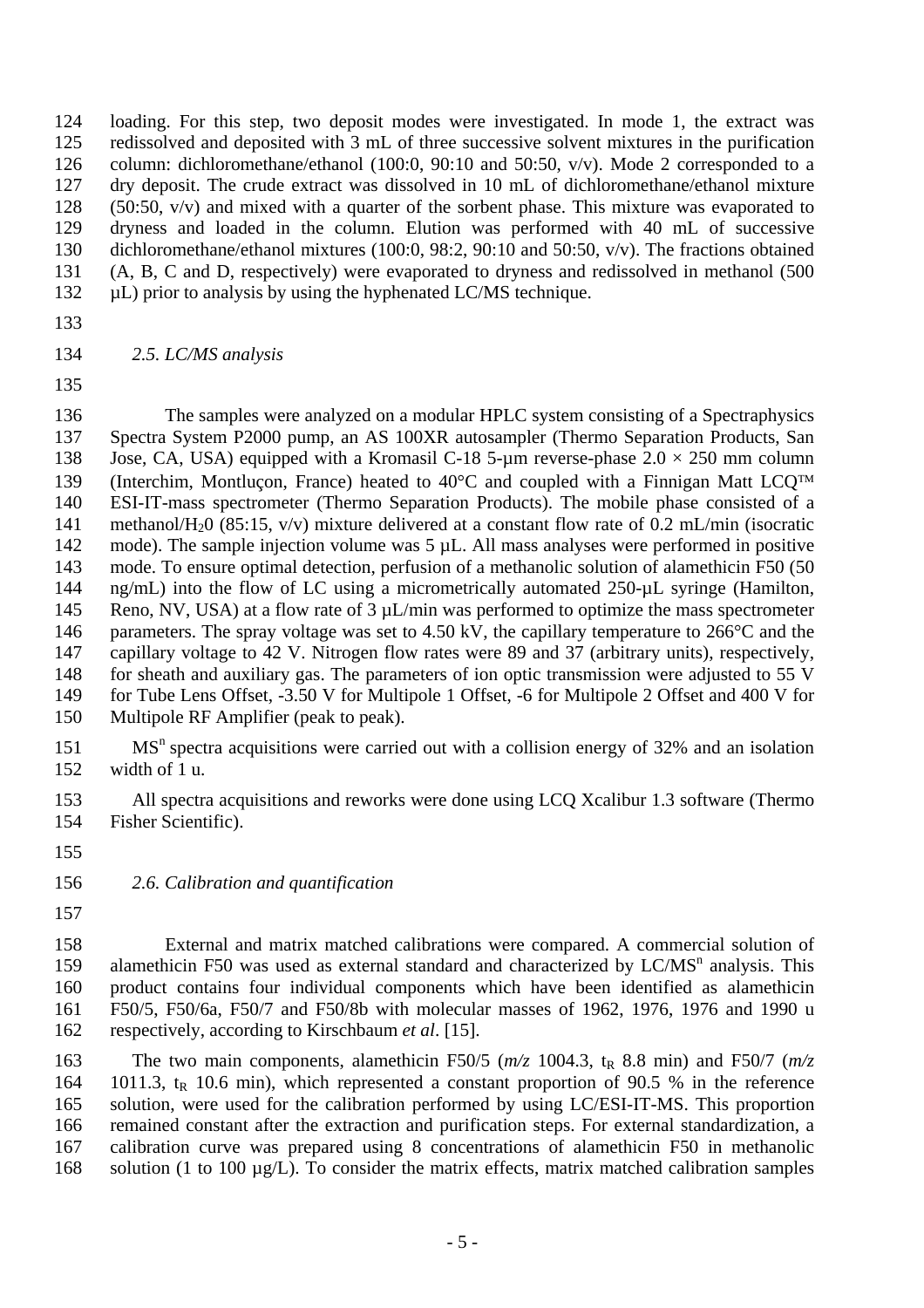169 were prepared by adding different concentrations of alamethicin F50 to sediment extracts 170 obtained after purification. 100  $\mu$ L of alamethicin F50 reference solution at 12.5, 25, 50, 100 171 and 200 µg/L were added to 100 µL of each purified fraction C and D. LC/MS analysis of 172 each concentration level was performed 6 times for both external and matrix matched 173 calibrations. The accuracy and precision of the matrix matched calibration method were 174 calculated for each concentration level.

175 The accuracy of the method developed was determined by the analysis of three 176 sediment samples spiked with 100 ng of alamethicin F50 solution. All the percentages of 177 recovery were determined relative to the standard samples.

178

- 179 *2.7. Statistical treatment*
- 180

181 Mann Whitney U-tests were carried out to compare the percentages of recovery of 182 alamethicin F50 and impurity masses obtained during the optimization of the extraction and 183 purification steps. Pearson's correlation was used to test the linearity of the quantification 184 data.

- 185
- 186
- 187
- 188
- 189 **3. Results and discussion**
- 190
- 191
- 192 *3.1. Selection of extraction conditions of peptaibols from sediments*
- 193

194 To achieve the efficient extraction of the target compounds, recovery experiments with 195 alamethicin F50 spiked sediments were carried out. Five solvent mixtures were evaluated and 196 the results are shown in Table 1. Extraction using mixtures of dichloromethane/methanol, 197 methanol/TFA and ethanol/acetic acid did not provide satisfactory recovery of alamethicin 198 F50, since the values were below 10%. Methanol was generally used in the extraction 199 procedures of peptaibols from fungal cultures (qualitative analysis) [16,17]. In spite of its 200 high eluotropic strength, this solvent was not strong enough to remove peptaibols from a 201 complex sedimentary matrix. Acetone/hydrochloric acid mixture (e) provided a higher 202 recovery of alamethicin F50 with a mean of  $64 \pm 9\%$ . Satisfactory extraction efficiency  $(86 \pm 10^6)$ 203 20%) was obtained using acetone/acetic acid mixture (d) (significant differences with (a), (b) 204 and (c) at the 95% level). An additional extraction test was performed with acetone 100% and 205 resulting in 47% recovery (results not shown), a value lower than those obtained for acidified 206 acetone mixtures. Acid conditions were essential for the extraction of molecules of interest 207 from sedimentary particles. The acetone/acetic acid 1%  $(v/v)$  mixture was therefore chosen as 208 the best solvent for further studies.

209

210 **TABLE 1**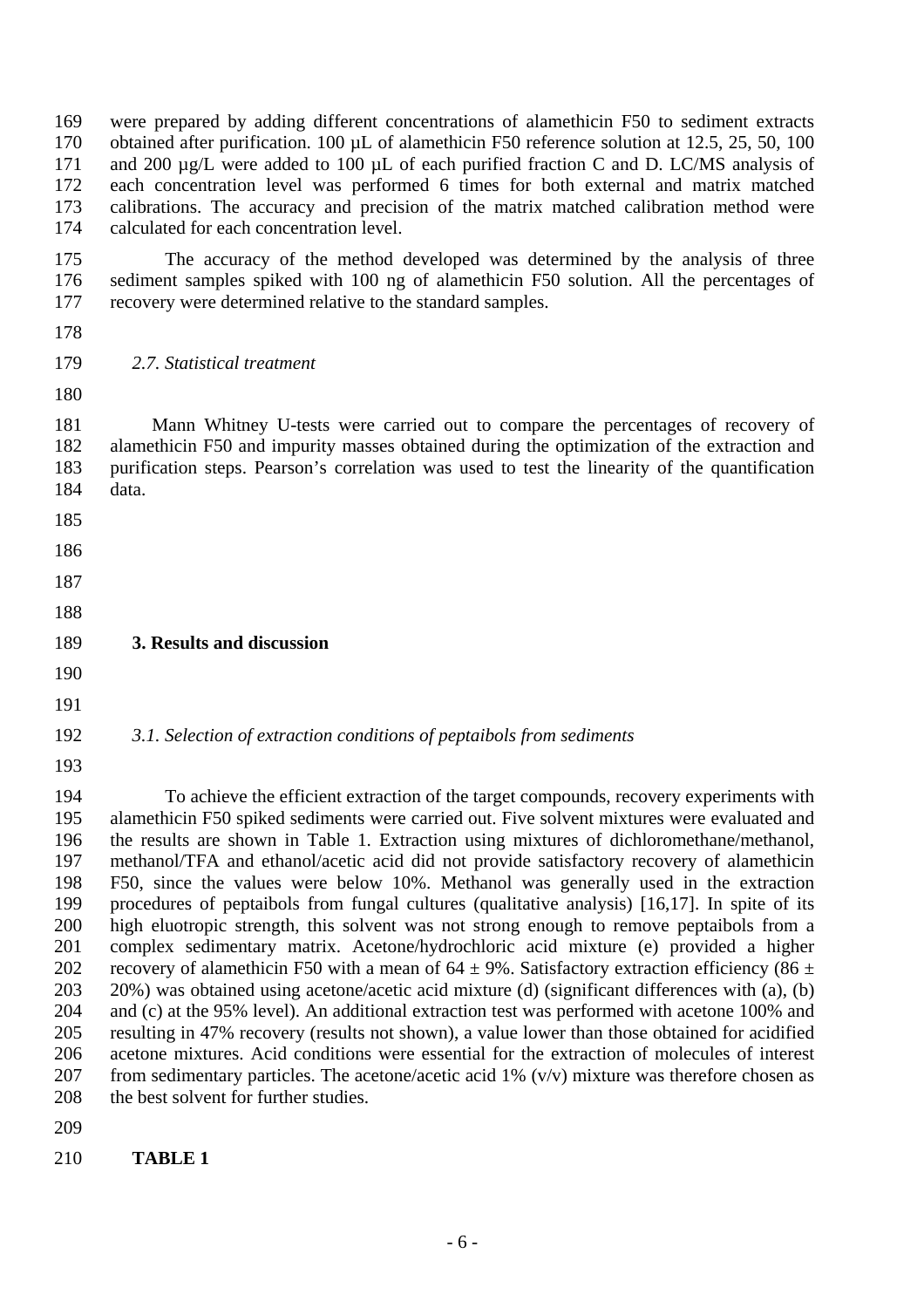- 211
- 
- 212
- 213 *3.2. Purification of analytes*
- 214

215 The crude extracts thus obtained contained a high level of impurities. Hence it was 216 essential to proceed to further purification steps on extracts to minimize chromatographic 217 interferences and ions suppression. Silica [5,18] and diol-silica gel columns [2,19] were 218 generally used to purify the peptaibols (fungal cultures). In this study, the sediment extracts 219 were purified on diol-silica gel and alamethicin F50 was eluted by fractions C and D 220 (dichloromethane/ethanol 90:10 and 50:50 v/v, respectively). Because of partial dissolution of 221 the extract in dichloromethane, it was necessary to optimize the deposit mode. Thus, two 222 different procedures were tested: mode 1 – solubilization of the extract in three successive 223 solvent mixtures; mode 2 - dry deposit.

224 The recovery of alamethicin F50 was not significantly different depending on modes 1 225 and 2 as shown in Fig. 1a (Mann-Whitney, p-value = 0.042). However, there were 226 significantly fewer impurities eluted when using mode 2 than when eluted with mode 1, as 227 shown in Fig. 1b (Mann-Whitney, p-value  $= 0.05$ ). Moreover, repeatability was better with 228 mode 2 than with mode 1. The dry deposit mode (mode 2) was therefore chosen for the 229 purification of sediment extracts because of less interference from impurities and better 230 repeatability.

- 231
- 232 **FIGURE 1**
- 233
- 234
- 235 *3.3 LC/MS identification of peptaibols*
- 236

237 Analysed under neutral conditions and positive mode by ESI-IT-MS, long-sequence 238 peptaibols mainly appeared as doubly charged sodium adduct ions  $[M+2Na]^{2+}$  with a peptidic 239 isotopic profile (Fig. 2a). In LC/MS, their detection was performed through three scan events 240 repeated throughout the chromatographic separation: a total current ion scan (fullscan) from 241 *m/z* 150 to 2000 and two enhanced resolution scans (zoomscan) from *m/z* 870 to 890 and from 242  $m/z$  985 to 1015. An additional analysis in  $MS<sup>2</sup>$  mode was performed during a second run on 243 the sodium adduct ions observed previously. This generated a spectrum containing mainly the 244 a<sub>n</sub> and y<sub>n</sub> ion series as classically reported by others authors [20], while  $b_n$  ions, predominant 245 in the acid medium, were also detectable but in lower abundance [21,22]. Peptide 246 identification was based on the production of N- and C-termini fragments resulting from 247 preferential breaking of the Aib–Pro bond [23-25]. MS<sup>2</sup> analysis of  $m/z$  1004.3 (alamethicin 248 F50/5) is depicted in Fig. 2b which shows a predominant doubly charged ion  $[M-H<sub>2</sub>0+2Na]<sup>2+</sup>$ 249 at *m/z* 995.8 corresponding to a loss of a water molecule on the amino alcohol located at the 250 C-terminus. The N-terminus  $[a_{13}+Na]^+$  at  $m/z$  1183.8 and the C-terminus  $[y_7+Na]^+$  at  $m/z$ 251 796.6 could be easily identified. An Aib residue can be visualized between fragments 252  $[a_{12}+Na]^+$  at  $m/z$  1098.7 and  $[a_{13}+Na]^+$  at  $m/z$  1183.8.

253

#### 254 **FIGURE 2**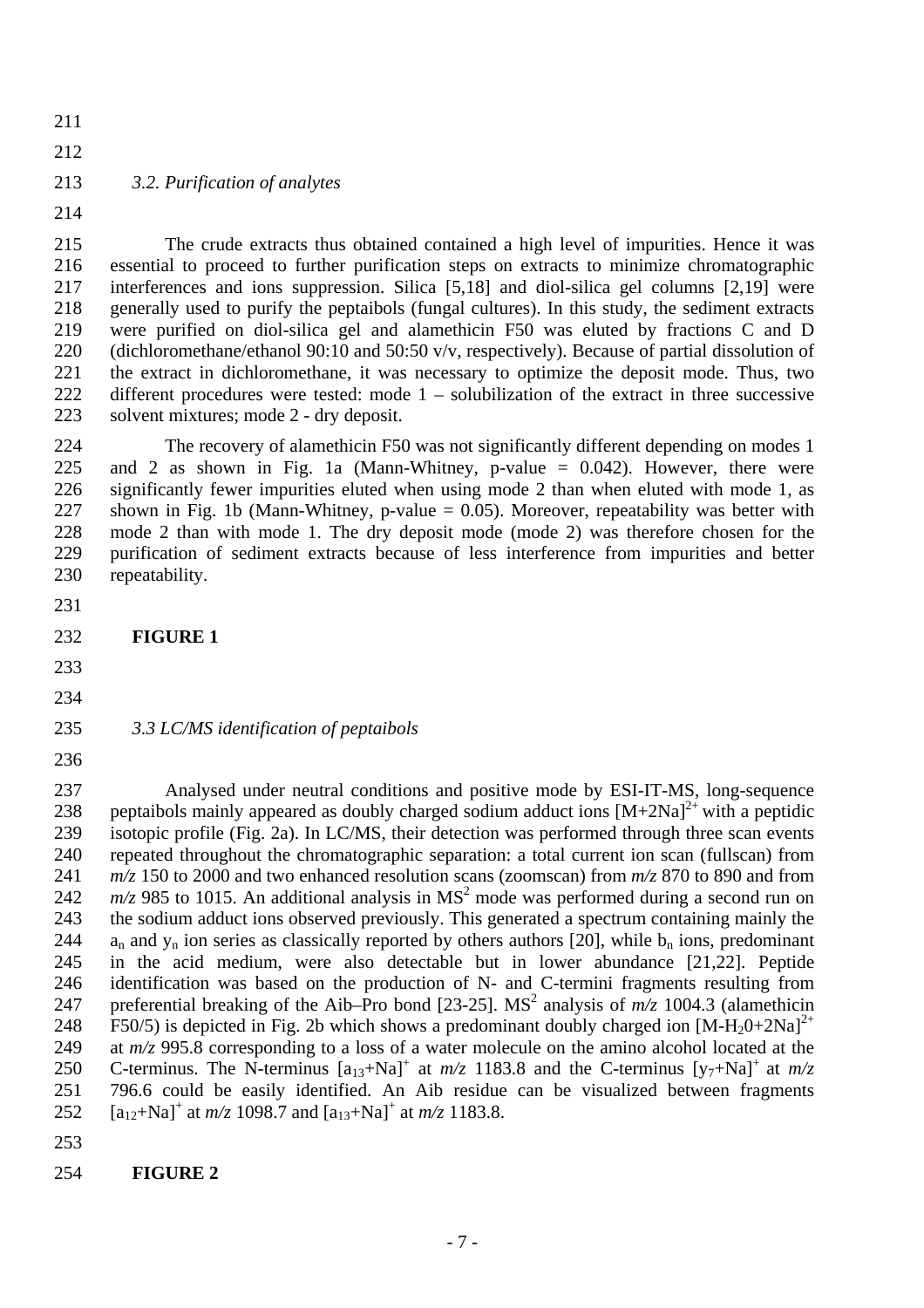255

# 256 257 *3.4. LC/MS quantification of peptaibols*

258

259 External and matrix matched calibrations were compared for peptaibol quantification. 260 To investigate the matrix effect, matrix matched calibration was performed using sediment 261 extracts spiked with the alamethicin F50 reference solution after purification (e.g. for fraction 262 D, Fig. 3a, b, c). Both external and matrix matched calibration curves, obtained by summing 263 the peak areas of the two alamethicin components F50/5 and F50/7, were observed to be 264 linear up to a concentration of 100 µg/L with correlation coefficients higher than 0.98. The 265 comparison of matrix matched calibrations performed with sediments from different origins 266 (La Rochelle and Fiers d'Ars) showed a significant and variable matrix effect with a signal 267 decrease varying from 20 to 52 % compared to the signal of alamethicin F50 in methanolic 268 solution. Matrix matched calibration requires at least two LC/MS runs per analysis: one for 269 the sample extract and one for the sample extract spiked with a known quantity of the 270 reference peptaibol. However, it permitted the correction of signal quenching and taking into 271 account the variability of sedimentary matrices.

272

### 273 **FIGURE 3**

274

275 The analytical method was validated considering the linear range, limit of detection 276 (LOD) and precision. The limit of quantification (LOQ) was determined using the method of 277 Vial and Jardy [26] with a pre-established value of area relative standard deviation (RSD) of 278 10%. For the reference peptaibol in methanolic solutions, LOD and LOQ were respectively 279 0.5 and 1.7  $\mu$ g/L. For matrix matched calibration samples, the signal intensity of alamethicin 280 F50 was decreased by coeluted substances originating from the sediments. Consequently, 281 LOD and LOQ were increased, reaching respectively 2.5 and 8.3 µg/L, corresponding to a 282 detection of 250 pg/g and a quantification of 830 pg/g of sediment (ww).

283 Intra-day statistics of accuracy and precision were determined for matrix matched 284 calibration method (Table 2). The accuracy, expressed in terms of bias (deviation from true 285 values) was between 29% for the lowest concentration (below LOQ), and 2% for a 286 concentration of 9.4 ng/g of sediment. The precision, given by relative standard deviations, 287 was from 10% for a concentration of 0.6 ng/g to 2% for a concentration of 9.4 ng/g.

288 The whole procedure, from sample treatment to instrumental quantification, provided 289 a satisfactorily accurate result with a recovery of  $86 \pm 4\%$  determined using spiked sediment 290 samples at a concentration of 10 ng/g (Fig. 1a).

- 292
- 293
- 294 **TABLE 2**
- 295
- 296
- 297 *3.5. Application to environmental samples*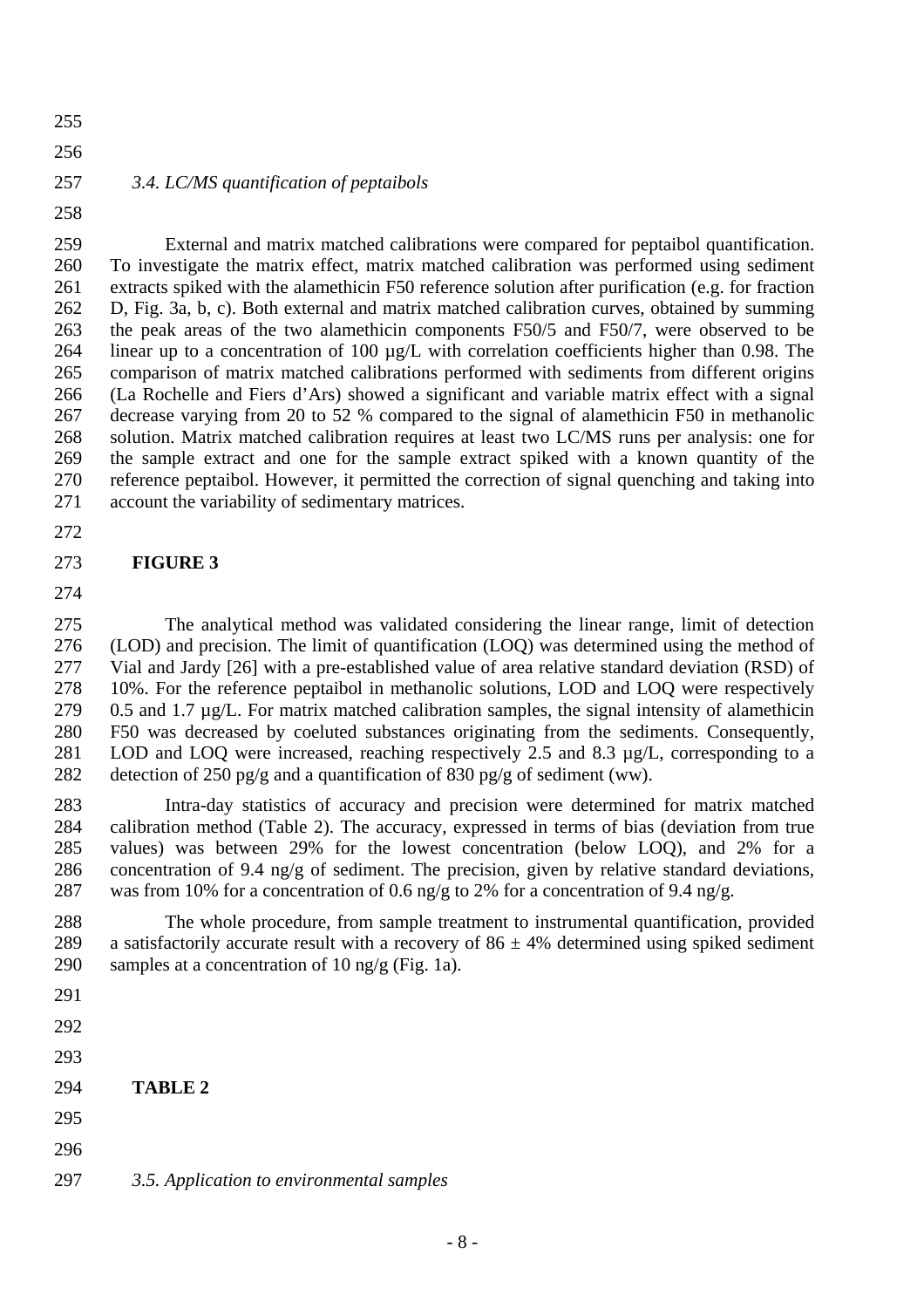298

299

300 The method developed (acetone/acetic acid extraction; dry deposit; LC/MS analysis 301 using three scan events; matrix matched calibration) was applied to natural sediment samples 302 collected from different sites along the French Atlantic coast. Long-sequence peptaibols were 303 identified and quantified in samples collected from Fier d'Ars but they were not observed in 304 sediment samples collected from the Bay of Marennes-Oléron, Auray River and the Bay of 305 Veys.

306 In the Fier d'Ars samples, after chromatographic separation, four doubly charged ions 307 with a peptidic isotopic profile were observed at *m/z* 991.2, 991.7, 998.2 and 998.7 (e.g. for 308 *m/z* 991.7, Fig. 4a, b). The molecular masses and retention times of these compounds are  $309$  shown in Table 3. To confirm their peptaibolic nature,  $MS<sup>2</sup>$  fragmentation was carried out. 310 Fragmentation profiles were obtained for the two main ions *m/z* 991.7 and 998.7 and were 311 similar in both cases to the fragmentation pattern of long-sequence peptaibols (e.g. for *m/z* 312 991.7, Fig. 4c). An identical N-terminus fragment at *m/z* 1163.8 was identified for these two 313 peptaibols. Two different C-termini parts were observed, respectively, at *m/z* 773.5 and 787.5. 314 Peptides with molecular masses of 1937.4 and 1951.4 u and showing these N- and C-termini 315 fragments showed numerous similarities with longibrachins and trichokonins, 20-residue 316 peptaibols isolated from *Trichoderma* species [27-31]. The quantification of peptaibols 317 observed in Fier d'Ars samples allowed establishing a concentration of  $5.2 \pm 2.1$  ng/g of  $318$  sediment (ww) (n=2).

319

320 **FIGURE 4** 

321

- 322 **TABLE 3**
- 323
- 324

#### 325 **4. Conclusion**

326

327 The method described using LC/ESI-IT-MS allows both the identification of  $328$  peptaibols and, for the first time, their quantification in the pg/g range in complex matrices. 329 LOD and LOQ were respectively 250 and 830 pg/g in marine sediments. Several sediment 330 samples were analysed to evaluate the environmental contamination and the possible 331 implication of these fungal metabolites in toxicity episodes observed in populations of 332 bivalves along the Atlantic coast. The presence of long-sequence peptaibols was shown in 333 sediments collected from Fier d'Ars and trace amounts were determined in these samples. The 334 adaptation of this analytical method to shellfish matrices is under consideration. Further 335 investigations will permit studying the relationship between environmental concentrations and 336 the toxicity of these compounds for marine organisms.

337

338

339

#### 340 **Acknowledgements**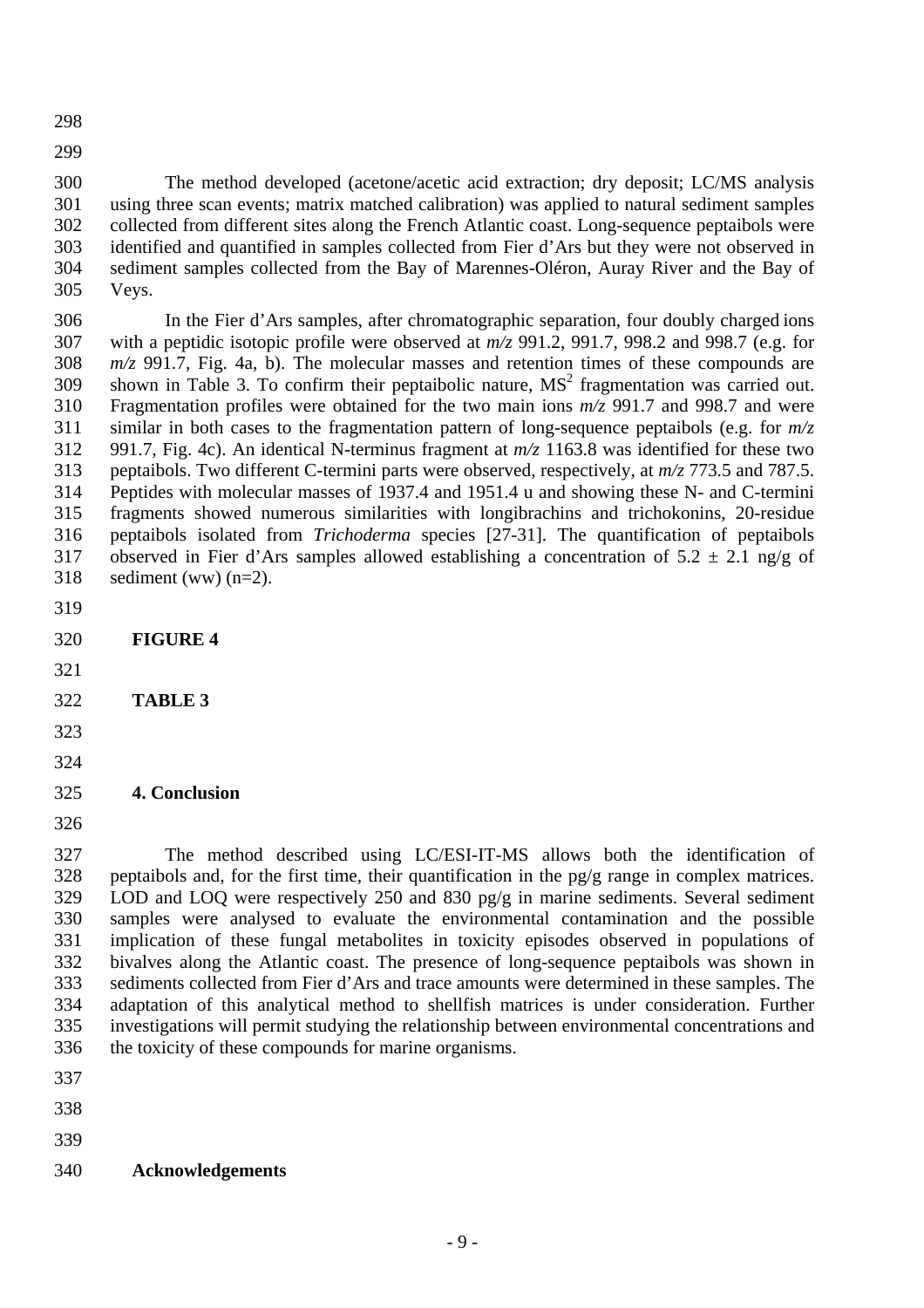| 341                      |                                                                                                                                                                                                                                                                                                 |
|--------------------------|-------------------------------------------------------------------------------------------------------------------------------------------------------------------------------------------------------------------------------------------------------------------------------------------------|
| 342<br>343<br>344<br>345 | Samples from the Bay of Marennes-Oléron, Auray River and the Bay of Veys were<br>collected in the framework of the French program "MOREST" coordinated by IFREMER.<br>We would like to express our thanks to C. Robiou du Pont, N. Berthet and M. Le Goff for<br>their technical participation. |
| 346                      |                                                                                                                                                                                                                                                                                                 |
| 347                      |                                                                                                                                                                                                                                                                                                 |
| 348                      |                                                                                                                                                                                                                                                                                                 |
| 349                      |                                                                                                                                                                                                                                                                                                 |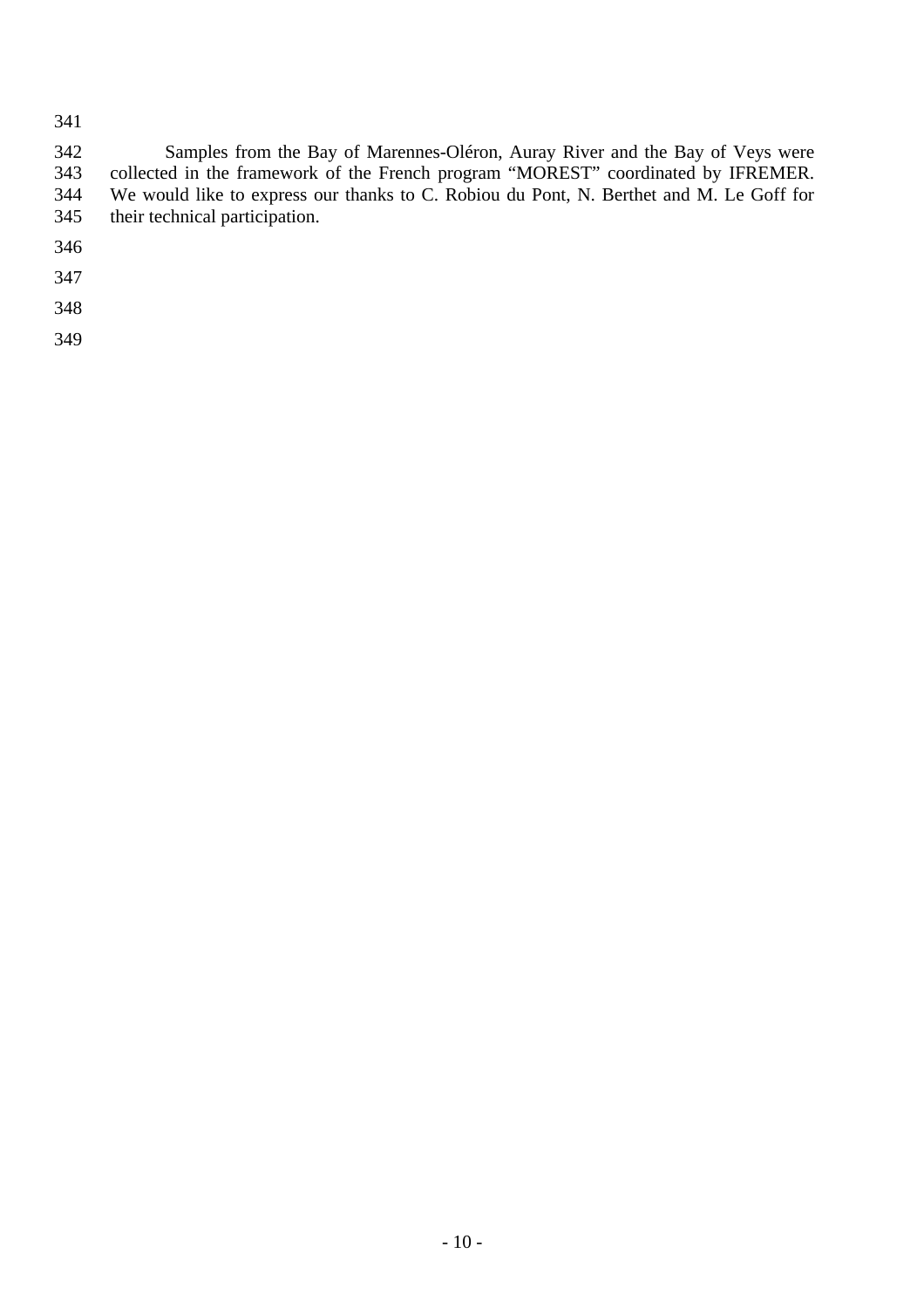| 350                      |        | <b>References</b>                                                                                                                                                                                                                                                                                                  |
|--------------------------|--------|--------------------------------------------------------------------------------------------------------------------------------------------------------------------------------------------------------------------------------------------------------------------------------------------------------------------|
| 351                      |        |                                                                                                                                                                                                                                                                                                                    |
| 352                      |        |                                                                                                                                                                                                                                                                                                                    |
| 353<br>354               | $[1]$  | C. Sallenave-Namont, Y.F. Pouchus, T. Robiou du Pont, P. Lassus, J.F. Verbist,<br>Mycopathologia 149 (2000) 21.                                                                                                                                                                                                    |
| 355<br>356               | $[2]$  | A. Landreau, Y.F. Pouchus, J.F. Biard, C. Sallenave-Namont, T. Robiou du Pont, J.F.<br>Verbist, J. Microbiol. Meth. 48 (2002) 181.                                                                                                                                                                                 |
| 357                      | $[3]$  | T. Degenkolb, A. Berg, W. Gams, B. Schlegel, U. Gräfe, J. Pept. Sci. 9 (2003) 666.                                                                                                                                                                                                                                 |
| 358                      | $[4]$  | J.K. Chugh, B.A. Wallace, Biochem. Soc. Trans. 29 (2001) 565.                                                                                                                                                                                                                                                      |
| 359                      | [5]    | S. Oh, B. Yun, S. Lee, J. Kim, I. Yoo, J. Antibiot. 55 (2002) 557.                                                                                                                                                                                                                                                 |
| 360<br>361               | [6]    | S. Rebuffat, C. Goulard, B. Bodo, M.F. Roquebert, Recent Res. Devel. Org. Bioorg.<br>Chem. 3 (1999) 65.                                                                                                                                                                                                            |
| 362<br>363               | $[7]$  | B.S. Yun, I.D. Yoo, Y.H. Kim, Y.S. Kim, S.J. Lee, K.S. Kim, W.H. Yeo, Tetrahedron<br>Lett. 41 (2000) 1429.                                                                                                                                                                                                         |
| 364<br>365               | [8]    | M. Schiell, J. Hofmann, M. Kurz, F.R. Schmidt, L. Vértesy, M. Vogel, J. Wink, G.<br>Seibert, J. Antibiot. 54 (2001) 220.                                                                                                                                                                                           |
| 366<br>367               | [9]    | C. Sallenave-Namont, Y.F. Pouchus, M. Bardouil, P. Lassus, M.F. Roquebert, J.F.<br>Verbist, Toxicon 37 (1999) 77.                                                                                                                                                                                                  |
| 368<br>369<br>370        | $[10]$ | L. Poirier, M. Montagu, A. Landreau, M. Mohammed-Benkada, O. Grovel, C.<br>Sallenave-Namont, J. Biard, C. Amiard-Triquet, J.C. Amiard, Y.F. Pouchus, Chem.<br>Biodivers. (2007) in press.                                                                                                                          |
| 371<br>372<br>373<br>374 | $[11]$ | C. Amiard-Triquet, O. Geffard, A. Geffard, H. Budzinski, J.C. Amiard, D. Fichet, H.<br>Pouliquen, Y. Berthelot, E. His, in H. Tremblay, J. Locat, R. Galvez-Cloutier<br>(Editors),<br>Contaminated<br>Sediments:<br>Characterization,<br>Evaluation,<br>Mitigation/Restoration, Univ. Laval, Québec, 2003, p. 349. |
| 375<br>376               | $[12]$ | M. Schirmbock, M. Lorito, Y.L. Wang, C.K. Hayes, I. Arisan-Atac, F. Scala, G.E.<br>Harman, C.P. Kubicek, Appl. Environ. Microbiol. 60 (1994) 4364.                                                                                                                                                                 |
| 377<br>378               | $[13]$ | A. Psurek, C. Neusüβ, T. Degenkolb, H. Brückner, E. Balaguer, D. Imhof, G.K.E.<br>Scriba, J. Pept. Sci. 12 (2006) 279.                                                                                                                                                                                             |
| 379<br>380               | $[14]$ | A. Szekeres, B. Leitgeb, L. Kredics, Z. Antal, L. Hatvani, L. Manczinger, C.<br>Vagvölgyi, Acta Microbiol. Immunol. 52 (2005) 137.                                                                                                                                                                                 |
| 381                      | $[15]$ | J. Kirschbaum, C. Krause, R.K. Winzheimer, H. Brückner, J. Pept. Sci. 9 (2003) 799.                                                                                                                                                                                                                                |
| 382<br>383               | $[16]$ | J. Peltola, A. Ritieni, R. Mikkola, P.A. Grigoriev, G. Pocsfalvi, M.A. Andersson, M.S.<br>Salkinoja-Salonen, Appl. Environ. Microbiol. 70 (2004) 4996.                                                                                                                                                             |
| 384<br>385               | $[17]$ | A. Iida, M. Sanekata, T. Fujita, H. Tanaka, A. Enoky, G. Fuse, M. Kanai, P.<br>Rudewicz, E. Tachikawa, Chem. Pharm. Bull. 42 (1994) 1070.                                                                                                                                                                          |
| 386                      | $[18]$ | S. Rebuffat, C. Goulard, S. Hlimi, B. Bodo, J. Pept. Sci. 6 (2000) 519.                                                                                                                                                                                                                                            |
| 387<br>388<br>389        | $[19]$ | M. Mohamed-Benkada, M. Montagu, J.F. Biard, F. Mondeguer, P. Vérité, M.<br>Dalgalarrondo, J. Bissett, Y.F. Pouchus, Rapid Commun. Mass Spectrom. 20 (2006)<br>1176.                                                                                                                                                |
| 390                      | $[20]$ | V. Sabareesh, P. Balaram, Rapid Commun. Mass Spectrom. 20 (2006) 618.                                                                                                                                                                                                                                              |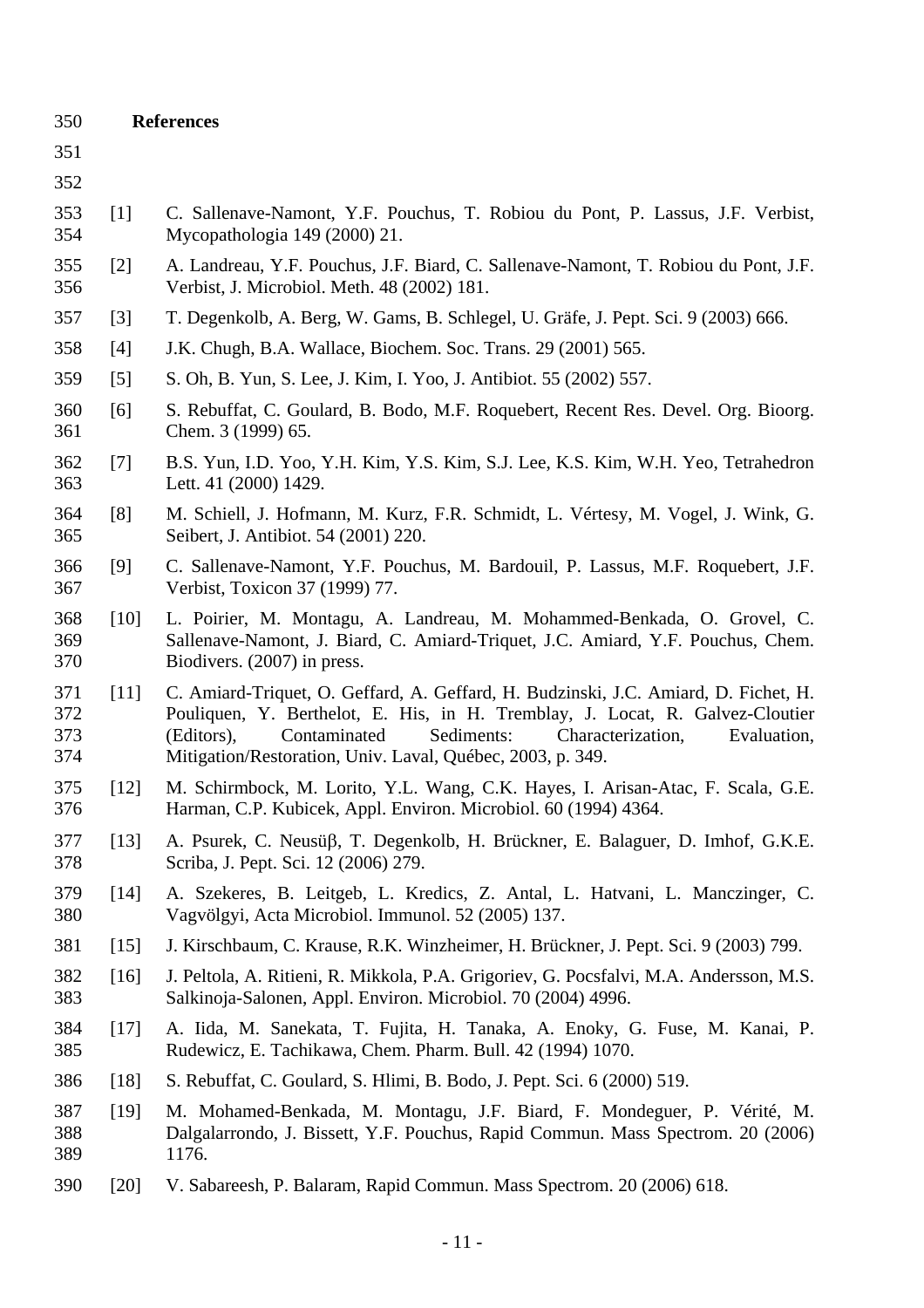- 391 [21] P. Roepstorff, J. Fohlman, Biomed. Mass Spectrom. 11 (1984) 601.
- 392 [22] K. Biemann, Biomed. Environ. Mass Spectrom. 16 (1988) 99.
- 393 [23] M. Przybylski, I. Dietrich, I. Manz, H. Brückner, Biomed. Mass Spectrom. 11 (1984) 394 569.
- 395 [24] H. Brückner, W.A. Konig, M. Aydin, G. Jung, Biochim. Biophys. Acta 827 (1985) 51.
- 396 [25] A. Jaworski, H. Brückner, J. Chromatogr. A 862 (1999) 179.
- 397 [26] J. Vial, A. Jardy, Anal. Chem. 71 (1999) 2672.
- 398 [27] L. Whitmore, J.K. Chugh, C.F. Snook, B.A. Wallace, J. Pept. Sci. 9 (2003) 663.
- 399 [28] Q. Huang, Y. Tezuka, Y. Hatanaka, T. Kikuchi, A. Nishi, K. Tubaki, Chem. Pharm. 400 Bull. 43 (1995) 1663.
- 401 [29] Q. Huang, Y. Tezuka, Y. Hatanaka, T. Kikuchi, A. Nishi, K. Tubaki, Chem. Pharm. 402 Bull. 44 (1996) 590.
- 403 [30] G. Leclerc, S. Rebuffat, C. Goulard, B. Bodo, J. Antibiot. 51 (1998) 170.
- 404 [31] G. Leclerc, C. Goulard, Y. Prigent, B. Bodo, H. Wroblewski, S. Rebuffat, J. Nat. Prod. 405 64 (2001) 164.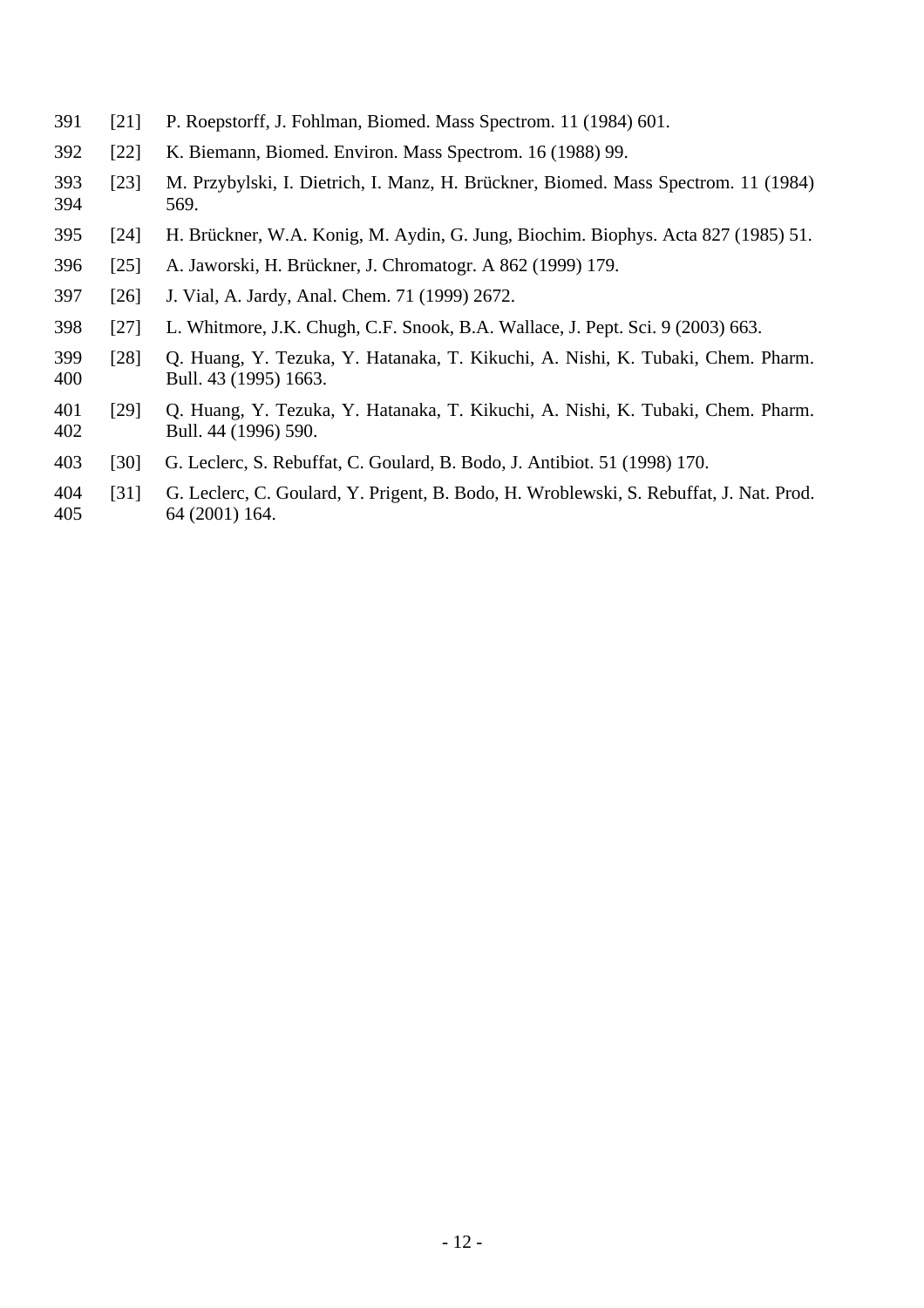|                          | 406 Figure captions                                                                                                                                                                                                                                             |
|--------------------------|-----------------------------------------------------------------------------------------------------------------------------------------------------------------------------------------------------------------------------------------------------------------|
| 407                      |                                                                                                                                                                                                                                                                 |
| 408                      |                                                                                                                                                                                                                                                                 |
| 409                      | Fig. 1. Influence of the purification mode of crude extracts                                                                                                                                                                                                    |
| 410<br>411               | Mode 1: extract deposited with three successive fractions: dichloromethane/ethanol 100:0, 90:10 and 50:50<br>(v/v);                                                                                                                                             |
| 412                      | Mode 2: dry deposit                                                                                                                                                                                                                                             |
| 413<br>414<br>415        | (a) Cumulative recovery of alamethicin F50<br>(b) Cumulative percentage of eluted impurities                                                                                                                                                                    |
| 416                      |                                                                                                                                                                                                                                                                 |
| 417                      | Fig. 2. Mass spectra of alamethicin F50/5                                                                                                                                                                                                                       |
| 418<br>419<br>420        | (a) Zoomscan mode<br>(b) $MS^2$ spectrum of ion at $m/z$ 1004.3 $[M+2Na]^{2+}$<br>The main fragments corresponding to $a_n$ and $y_n$ ion series are shown.                                                                                                     |
| 421                      |                                                                                                                                                                                                                                                                 |
| 422                      |                                                                                                                                                                                                                                                                 |
| 423<br>424               | Fig. 3. LC/ESI-IT-MS analysis of surface sediment samples collected from Fiers d'Ars -<br>chromatograms of fraction D spiked with alamethicin F50 reference solution $(25 \mu g/L)$                                                                             |
| 425<br>426<br>427<br>428 | (a) Total ion current<br>(b) Detection on the range [1003.9-1004.9]: peak of alamethicin F50/5<br>(c) Detection on the range $[1010.9-1011.9]$ ; peak of alamethicin $F50/7$                                                                                    |
| 429                      |                                                                                                                                                                                                                                                                 |
| 430                      | Fig. 4. LC/ESI-IT-MS analysis of surface sediment samples collected from Fiers d'Ars                                                                                                                                                                            |
| 431<br>432<br>433<br>434 | (a) Chromatogram (detection on the range [991.2-992.2])<br>(b) Mass spectrum corresponding to peak at $t_R = 6.11$ min<br>(c) $MS^2$ spectrum of ion at $m/z$ 991.7 $[M+2Na]^{2+}$<br>The main fragments corresponding to $a_n$ and $y_n$ ion series are shown. |
| 435                      |                                                                                                                                                                                                                                                                 |
| 12<                      |                                                                                                                                                                                                                                                                 |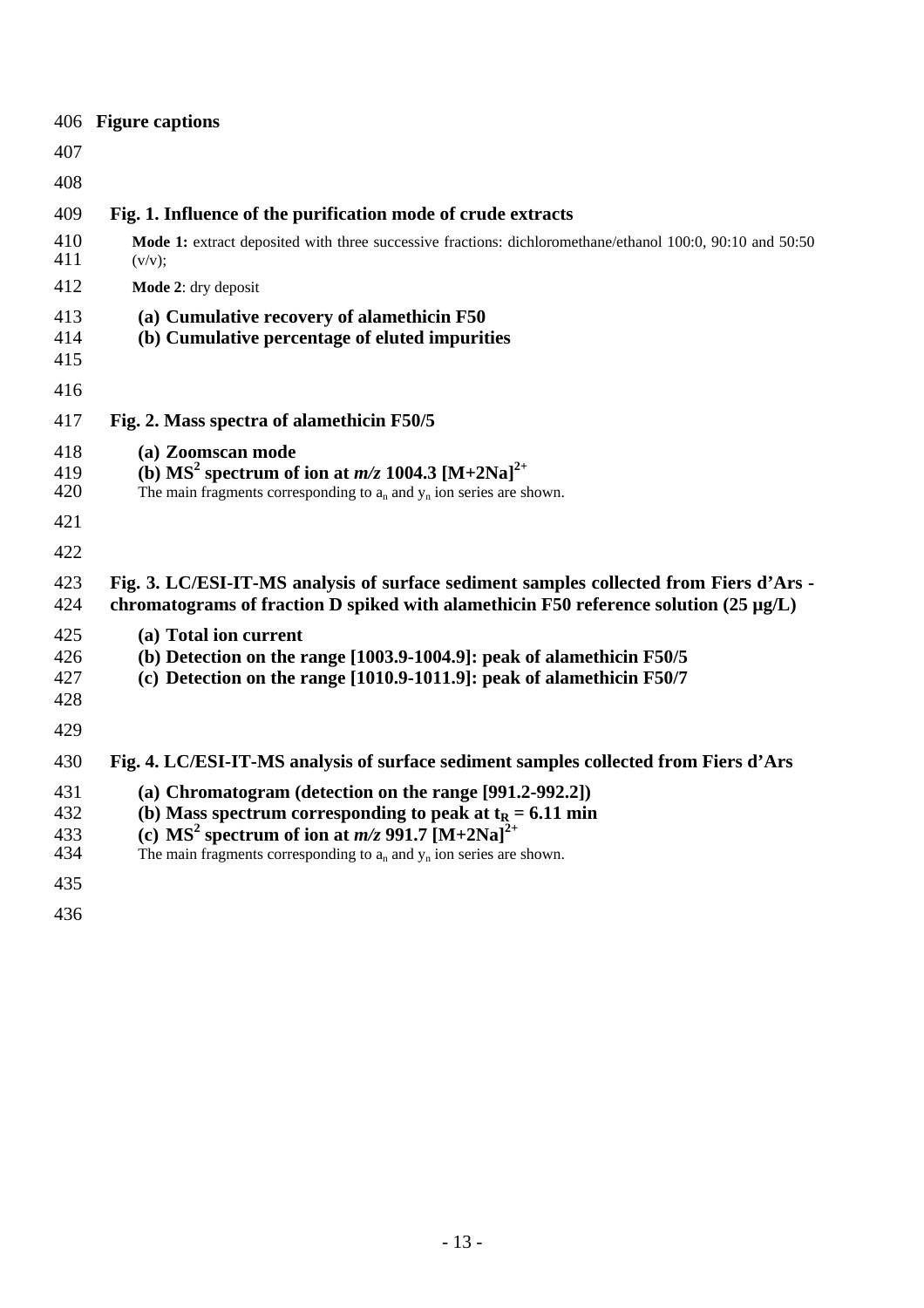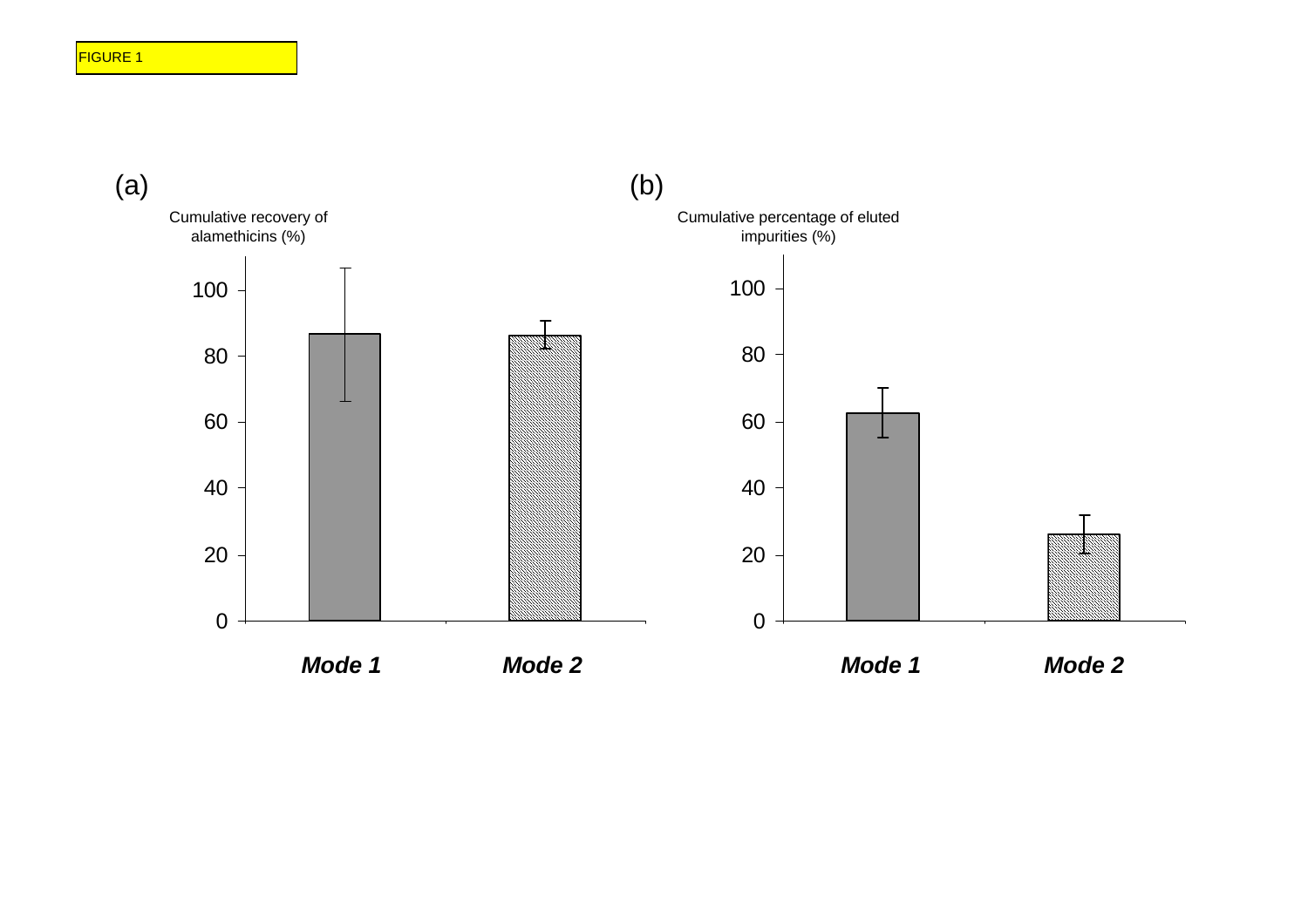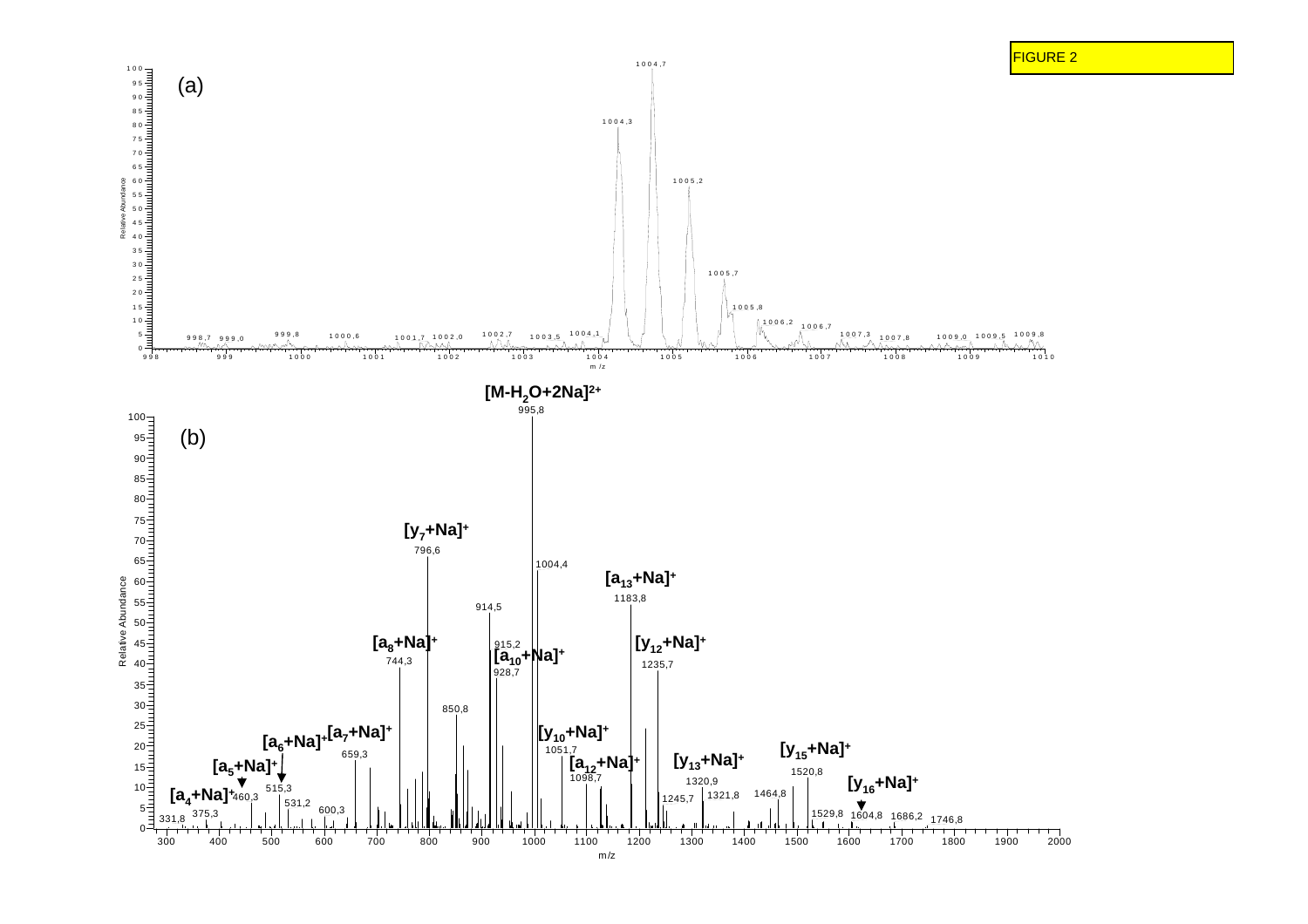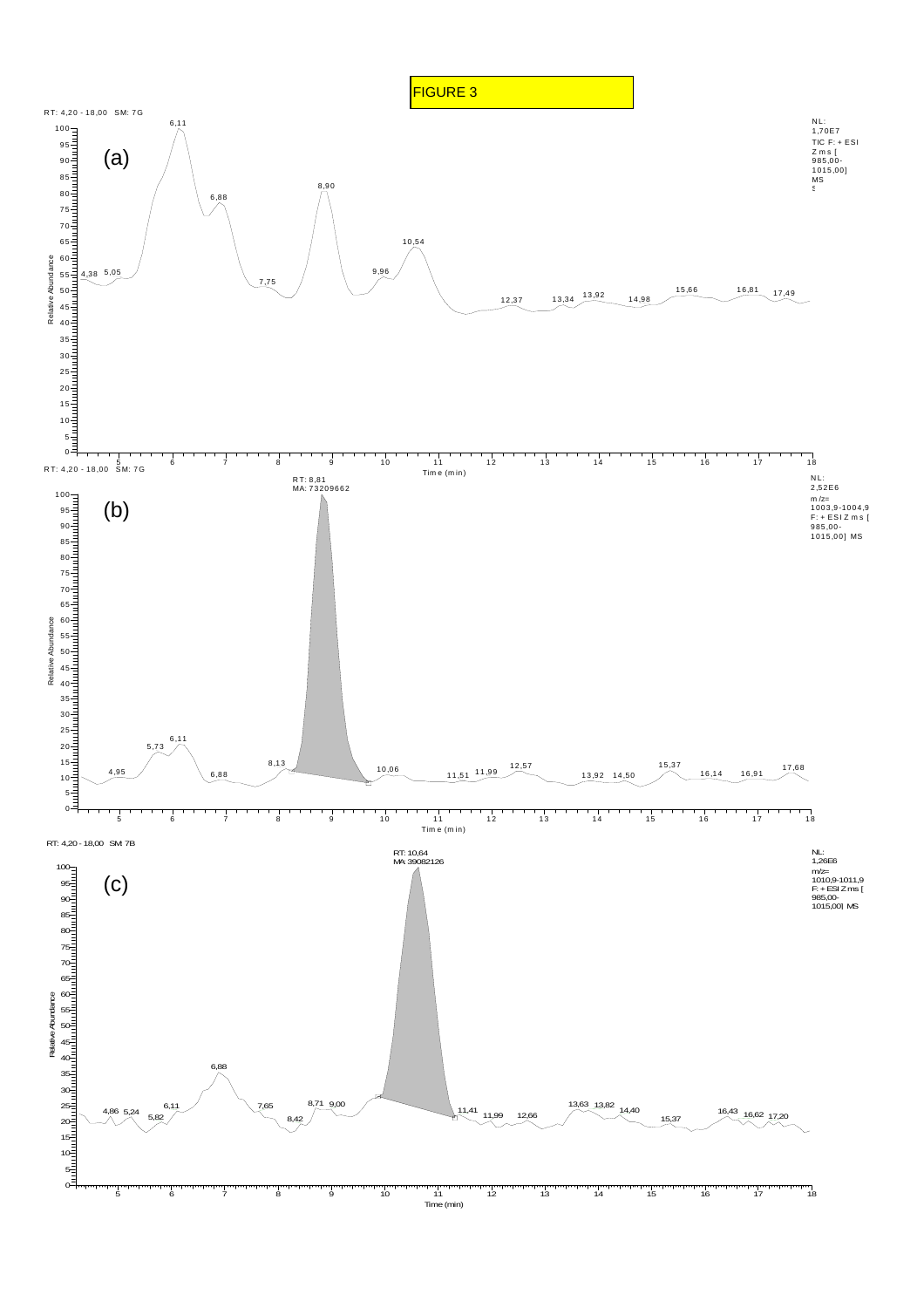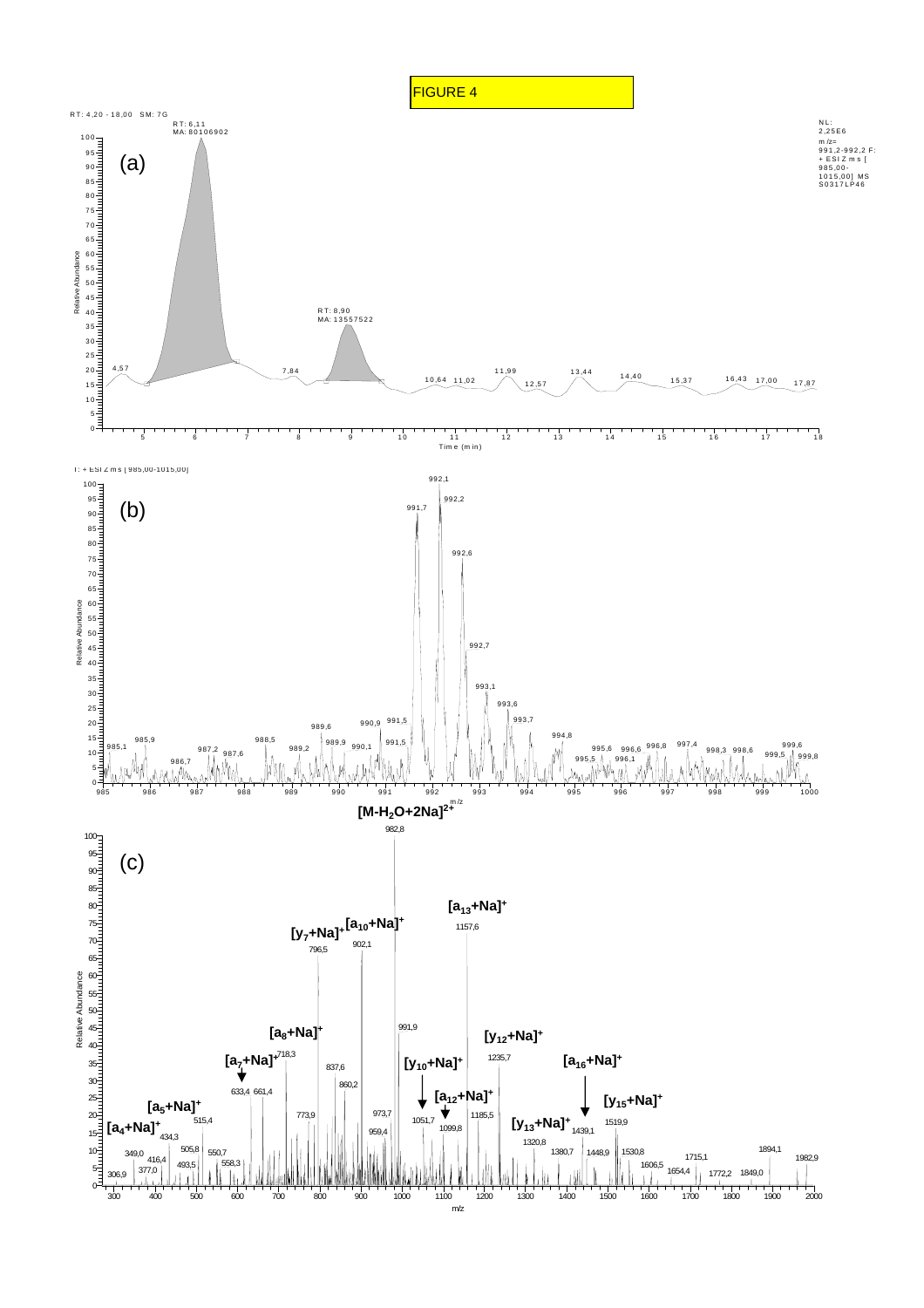## 1 **TABLES**

2 3 4

5 **Table 1 6 Influence of the solvent mixture on alamethicin F50 extraction from sediments spiked at 10**  $\frac{mg}{g}$ **. ng/g.** 7

| <b>Tested solvents</b>                                   | Mean recovery (%)<br>$\pm$ SD (n=3) |
|----------------------------------------------------------|-------------------------------------|
| <b>a:</b> dichloromethane / methanol $(1:1, v/v)$        | $8.7 \pm 0.0$                       |
| <b>b:</b> methanol / TFA $(0.1\%$ , $v/v)$               | $1.9 \pm 0.0$                       |
| c: ethanol / acetic acid $(1\%, v/v)$                    | $5.8 \pm 0.0$                       |
| <b>d:</b> acetone / acetic acid $(1\%, v/v)$             | $86 \pm 20$                         |
| <b>e:</b> acetone / hydrochloric acid $(0.02\%$ , $v/v)$ | $64 \pm 9.0$                        |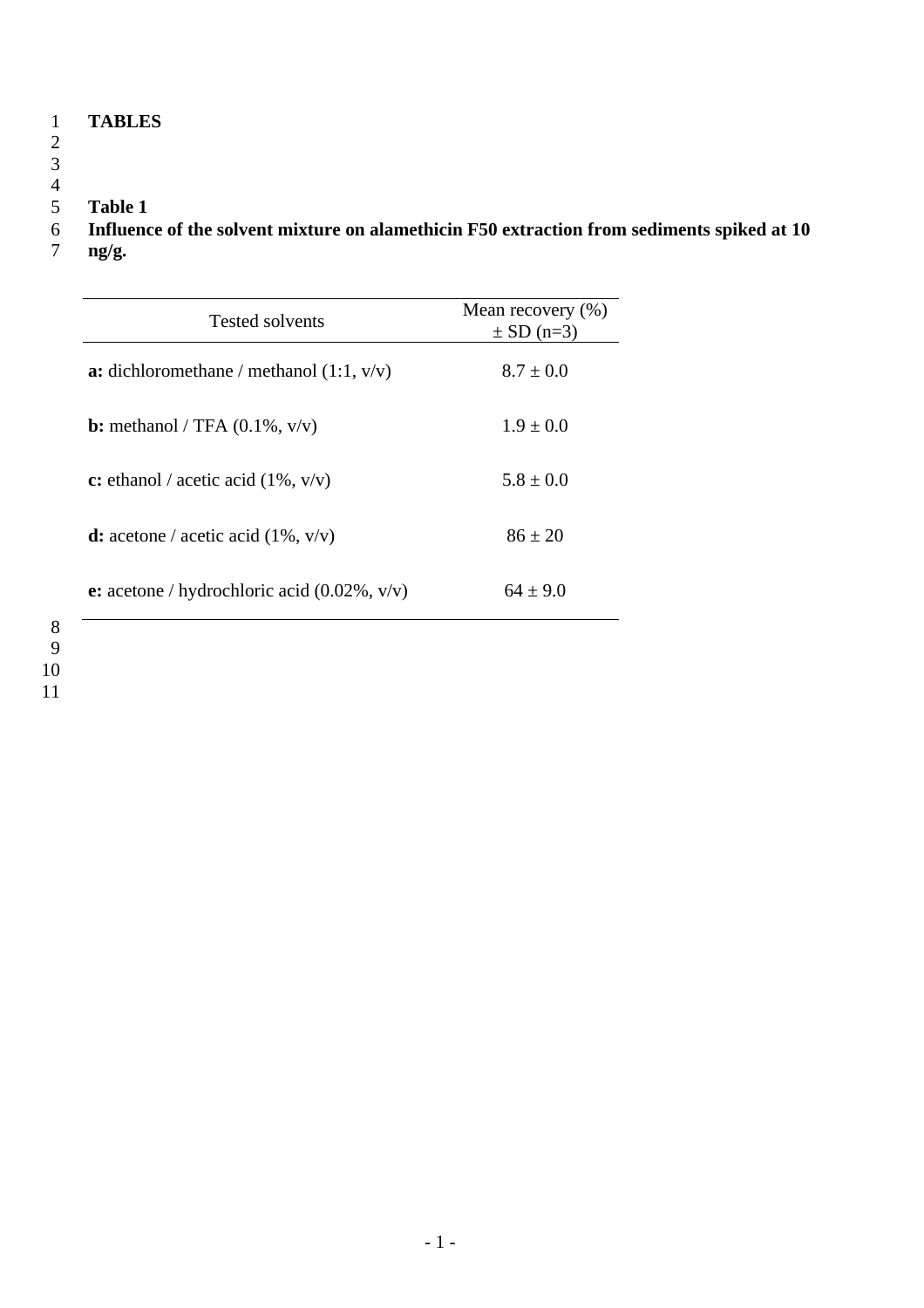## 12 **Table 2**

## 13 **Matrix matched calibration: repeatability and accuracy.**

14 15

| Alamethicin             | Mean $(ng/g \text{ of }$ |        |             |
|-------------------------|--------------------------|--------|-------------|
| Theoretical ( $ng/g$ of | sediment)                | RSD(%) | Bias $(\%)$ |
| sediment)               | $\pm$ SD (n=6)           |        |             |
| 0.6                     | $0.8 + 0.1$              | 10     | 29          |
| 1.2                     | $1.1 \pm 0.1$            |        | -8          |
| 2.3                     | $2.2 \pm 0.2$            |        | -4          |
| 4.7                     | $3.8 \pm 0.2$            |        | $-18$       |
| 9.4                     | $9.5 \pm 0.2$            |        |             |
|                         |                          |        |             |

16

17